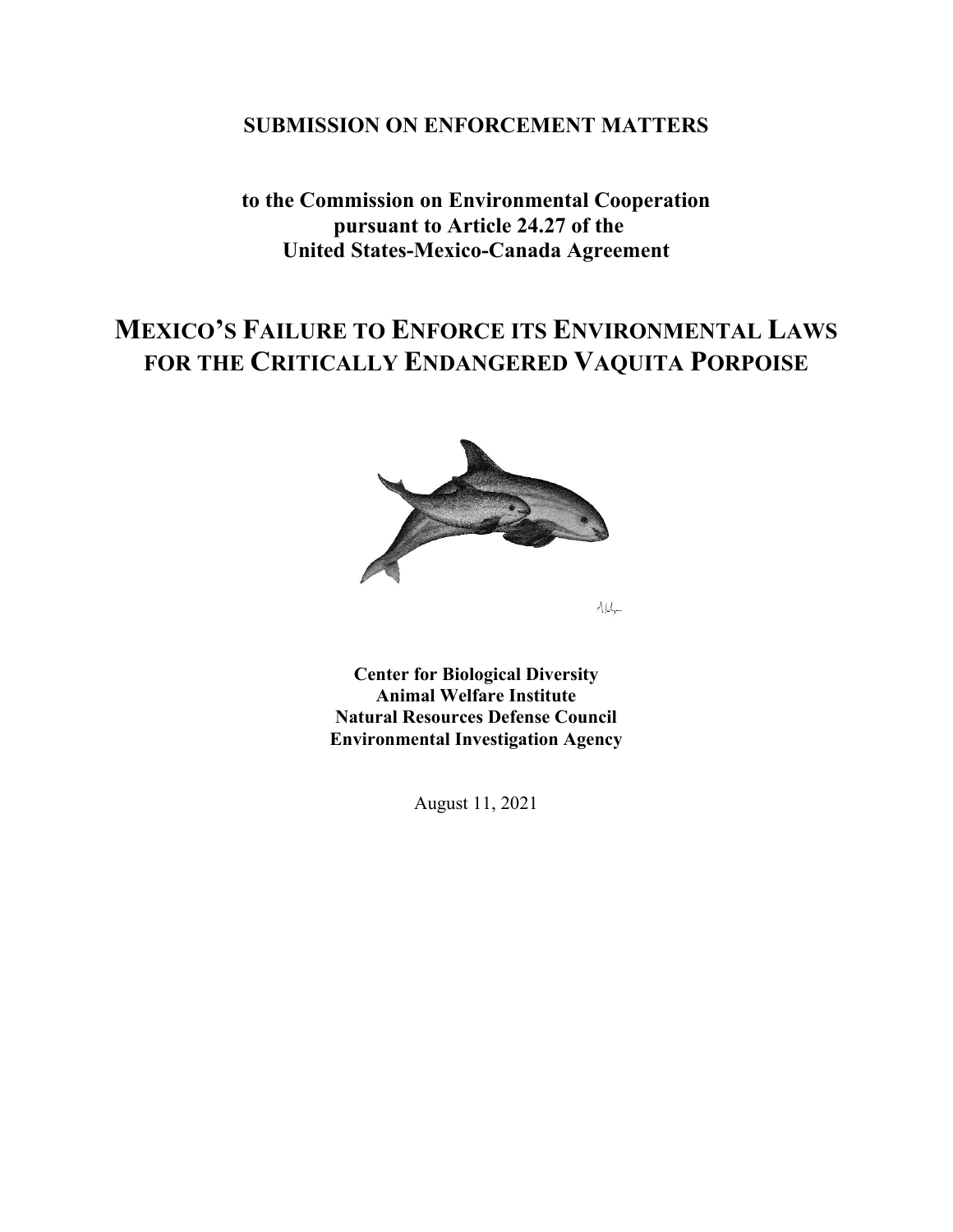#### **Executive Summary**

Pursuant to Article 24.27 of the United States-Mexico-Canada Agreement ("USMCA"), the Center for Biological Diversity, Animal Welfare Institute, Natural Resources Defense Council, and Environmental Investigation Agency ("Submitters") provide the following Submission on Enforcement Matters ("Submission" or "SEM") to the Secretariat of the Commission for Environmental Cooperation ("CEC").

As detailed herein, the Mexican government is failing to effectively enforce several environmental laws and as a result has caused the near-extinction of the vaquita porpoise. Only approximately 10 vaquita remain. The vaquita population has been declining precipitously for decades due to bycatch in gillnets set to catch shrimp and fish, including totoaba, a large, endangered fish that is threatened by illegal fishing for international markets.

In an effort to address the vaquita's decline, Mexican law generally prohibits the use of gillnets within the vaquita's Upper Gulf of California habitat and bans the catch and commercial export of totoaba. Totoaba is also protected under Appendix I of the Convention on International Trade in Endangered Species of Wild Fauna and Flora ("CITES"), which bans the commercial, international trade in the species. The USMCA Parties have already recognized the vaquita is a "species of common conservation concern," and in 2008, the CEC developed a Conservation Action Plan for the species, which recommended the complete removal of gillnets from vaquita habitat. $1$ 

Yet despite these bans, plans, and decades of promises by the Mexican government to reduce vaquita bycatch, Mexico has failed to fully implement and enforce its laws banning deadly gillnets and otherwise regulating fishing to protect the vaquita. Indeed, the most recent data reveal massive violations of these laws: the International Union for Conservation of Nature ("IUCN") Cetacean Specialist Group ("IUCN CSG") reported that in November 2020, 1,185 boats were documented in the vaquita's habitat, nearly all gillnetting illegally.<sup>2</sup> IUCN CSG noted that "illegal fishing remains at high levels and takes place day and night."<sup>3</sup> If the Mexican government does not immediately rectify its enforcement failures, the vaquita's extinction may be imminent, as its population is dangerously low.

For these reasons, we request the CEC Secretariat develop a factual record on this issue, as contemplated by Article 24.28 of the USMCA, on an expedited basis. A factual record is needed to clarify the issues, as the Mexican government continues to argue that its enforcement is adequate, despite the evidence to the contrary, and to help the Parties and larger international community develop a more effective strategy for saving the vaquita.

## **I. Procedural Requirements**

This Submission meets the procedural requirements of Article 24.27. Specifically:

- Each Submitter is a "person of a Party," as defined by the USMCA. Each is a non-profit,  $501(c)(3)$  corporation "organized under applicable law" of the United States.<sup>4</sup> Ex. A.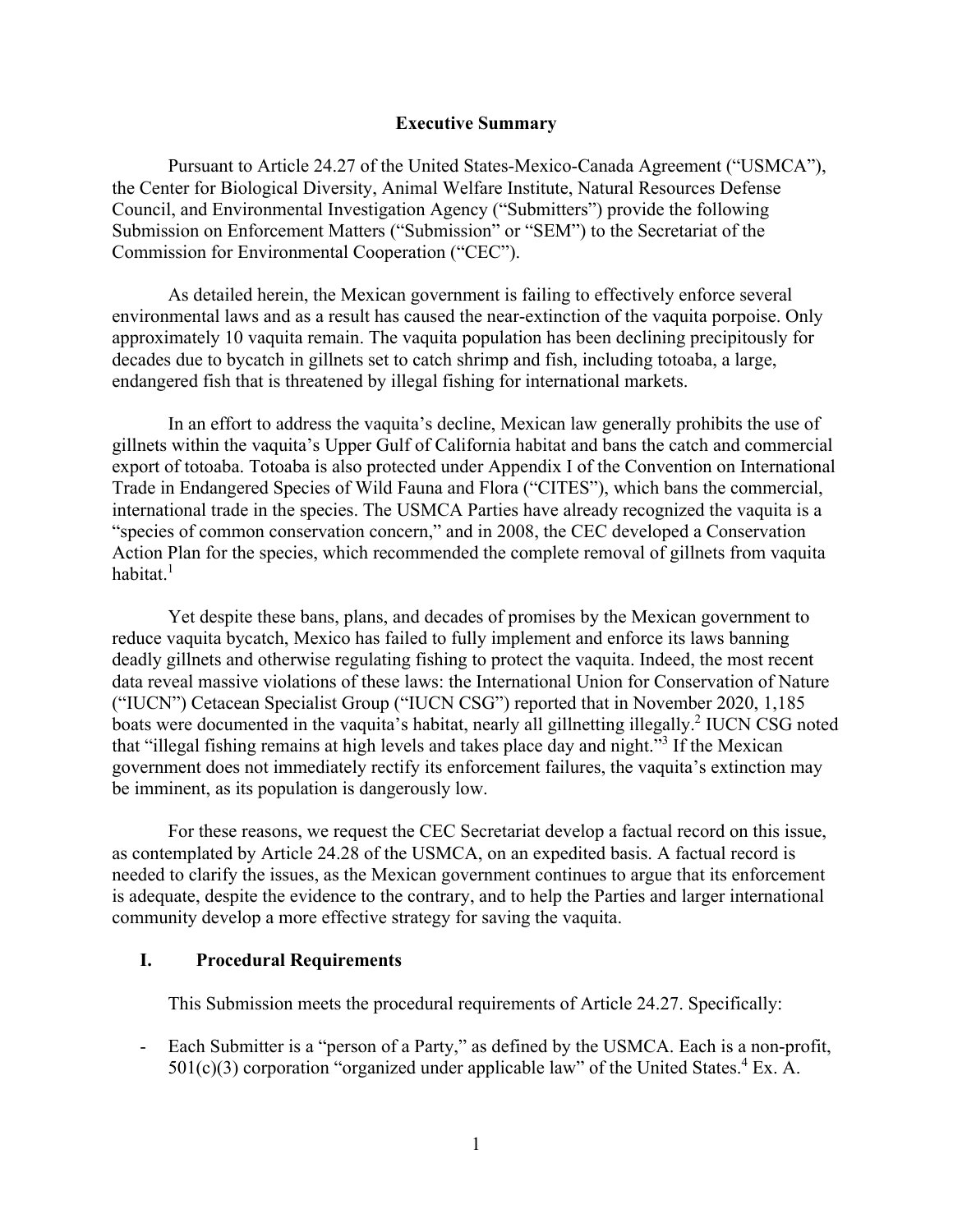- Submitters assert that Mexico is failing to effectively enforce its "environmental laws," as defined by the USMCA ("a statute or regulation of a Party…including any that implements the Party's obligations under a multilateral environmental agreement").<sup>5</sup> Specifically:
	- o Mexico is failing to enforce its federal regulations governing fishing within vaquita habitat, including several *Acuerdos* published in Mexico's Official Gazette of the Federation ("DOF") that prohibit gillnet use and capture of totoaba.<sup>6</sup> The purpose of these regulations is to protect and conserve wildlife, including the endangered vaquita and totoaba.
	- o Mexico is failing to enforce its domestic legislation that implements CITES, a treaty aimed at protecting endangered species. Specifically, Mexico's General Wildlife Law requires that the import and export of species included under CITES "will be carried out in accordance with the Convention."7
- The Mexican government's long-standing enforcement failures have been communicated by Submitters in writing on numerous occasions, as documented in Exhibit B.
- Submitters are harmed by Mexico's failures to enforce its laws and the consequent decline of the vaquita. Submitters are non-profit organizations whose missions include protecting wildlife. *See* Ex. A.
- Submitters have pursued private remedies under Mexican law. For example, in 2017, the Center for Biological Diversity filed a formal administrative complaint ("denuncia popular"), documenting the failure of the Procuraduría Federal de Protección al Ambiente ("PROFEPA"), Mexico's environmental enforcement agency, to enforce laws prohibiting fishing within the vaquita's habitat without an Environmental Impact Authorization. The Center received no substantive response. *See* Ex. C.
- Further study of this issue will advance the USMCA. As noted above, the Parties have recognized the vaquita is a "species of common conservation concern," and the CEC prepared a North American Conservation Action Plan ("NACAP") for the vaquita in 2008. Yet Mexico has failed to meet the recommendations of this Plan, including ensuring the "[i]mmediate removal of all gill nets . . . from areas where vaquitas are known to occur."<sup>8</sup> The Parties and the CEC have demonstrated long-standing concern, involvement, and expertise in this matter, and the development of a factual record will both clarify issues and help formulate recommendations to save this species.

## **II. Background and History**

## **A. Endangered Vaquita and Totoaba**

The vaquita (*Phocoena sinus*) is the world's smallest and most endangered cetacean.<sup>9</sup> With a rounded head and black patches around its eyes and mouth, the vaquita measures just five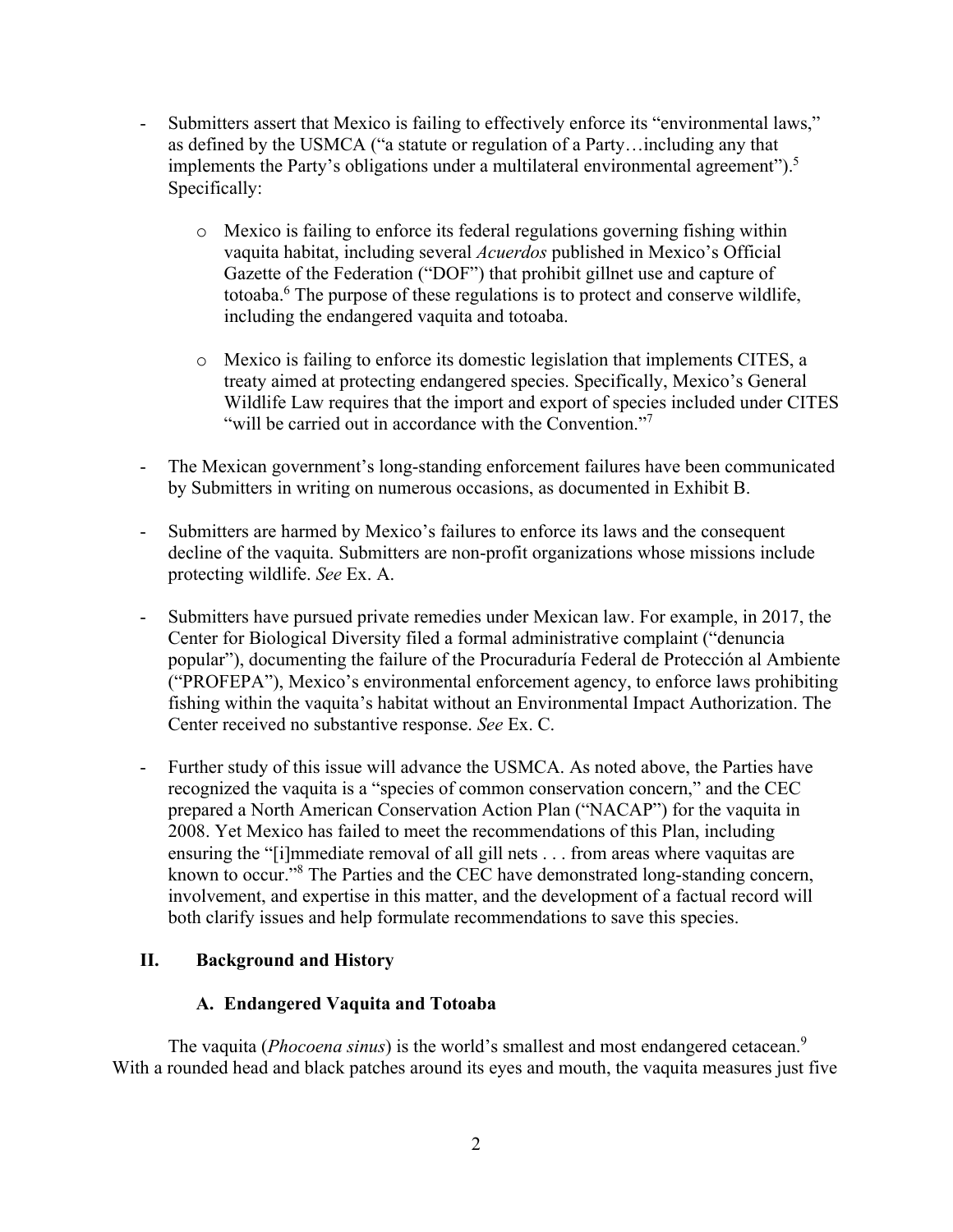feet in length. The porpoise occurs in only one place on Earth, a small, 1,500-square-mile area in Mexico's Upper Gulf of California near the town of San Felipe.<sup>10</sup>

 The vaquita has likely been in decline since its identification by scientists in the 1950s, and that decline has only one cause: entanglement in gillnets set for shrimp, curvina, sierra, and totoaba.11 The vaquita's more recent decline has been precipitous from around 570 animals in 1999 to likely 10 animals today,<sup>12</sup> a 98% decline in over 20 years. IUCN considers the vaguita "critically endangered."13

The totoaba (*Totoaba macdonaldi*) is a large, schooling marine fish in the croaker family (*Sciaenidae*) that exclusively inhabits Mexico's northern and central Gulf of California,14 overlapping with the vaquita's habitat. The fish can grow up to two meters in length and live up to 25 years with late sexual maturity, a life history that makes it vulnerable to exploitation.<sup>15</sup> Totoaba migrate to the vaquita's Upper Gulf of California habitat to spawn between January and April each year.<sup>16</sup> IUCN considers the totoaba "critically endangered."<sup>17</sup>

Despite the species' conservation status, totoaba are fished illegally for their swim bladders, which are dried and smuggled abroad, primarily to China, where the product is sought for its supposed health benefits and investment value.<sup>18</sup> The dried bladder, referred to as "maw" or "buche," can be sold on the black market for extraordinary prices, reaching \$46,000 per  $kg<sup>19</sup>$ to even \$100,000 per kg by some reports.<sup>20</sup> Totoaba are caught using illegal gillnets, which entangle and kill vaquita.

To save the vaquita from extinction, numerous scientists and international bodies have urged Mexico to remove *all* gillnets from vaquita habitat. The international scientific advisory group on vaquita, the Comité Internacional para la Recuperación de la Vaquita ("CIRVA"), has on numerous occasions called on Mexico to "*eliminate all gillnet fishing*" in the vaquita's habitat.<sup>21</sup> The UNESCO World Heritage Committee has urged Mexico to ensure vaquita habitat "remains completely gillnet-free."<sup>22</sup> The Parties to CITES have urged Mexico to "maintain the Vaquita Refuge area as a net-free zone."23 This June, the International Whaling Commission's ("IWC") Scientific Committee "urgent[ly]" recommended that Mexico "remove gillnets from the species' range immediately."<sup>24</sup> And the CEC itself recommended the "immediate removal of all gill nets" in its 2008 vaquita NACAP.25

### **B. The Vaquita and Totoaba's Decline and Mexico's History of Enforcement Failures**

The Mexican government has a long and troubling history of failing to enforce vaquita and totoaba protections. Totoaba, once abundant, were overfished throughout the 1900s, and following drastic population decline, Mexico banned the capture of totoaba in 1975.<sup>26</sup> In 1976. the totoaba was included in Appendix I of CITES, banning international, commercial trade in the species.<sup>27</sup>

Despite Mexico's ban on totoaba fishing and CITES' ban on totoaba trade, both activities have continued. Due to "the geographic isolation" of the area, "[p]oaching of adult totoaba in the upper Gulf [remained] a common practice," and in 1979, an estimated 70 metric tons of totoaba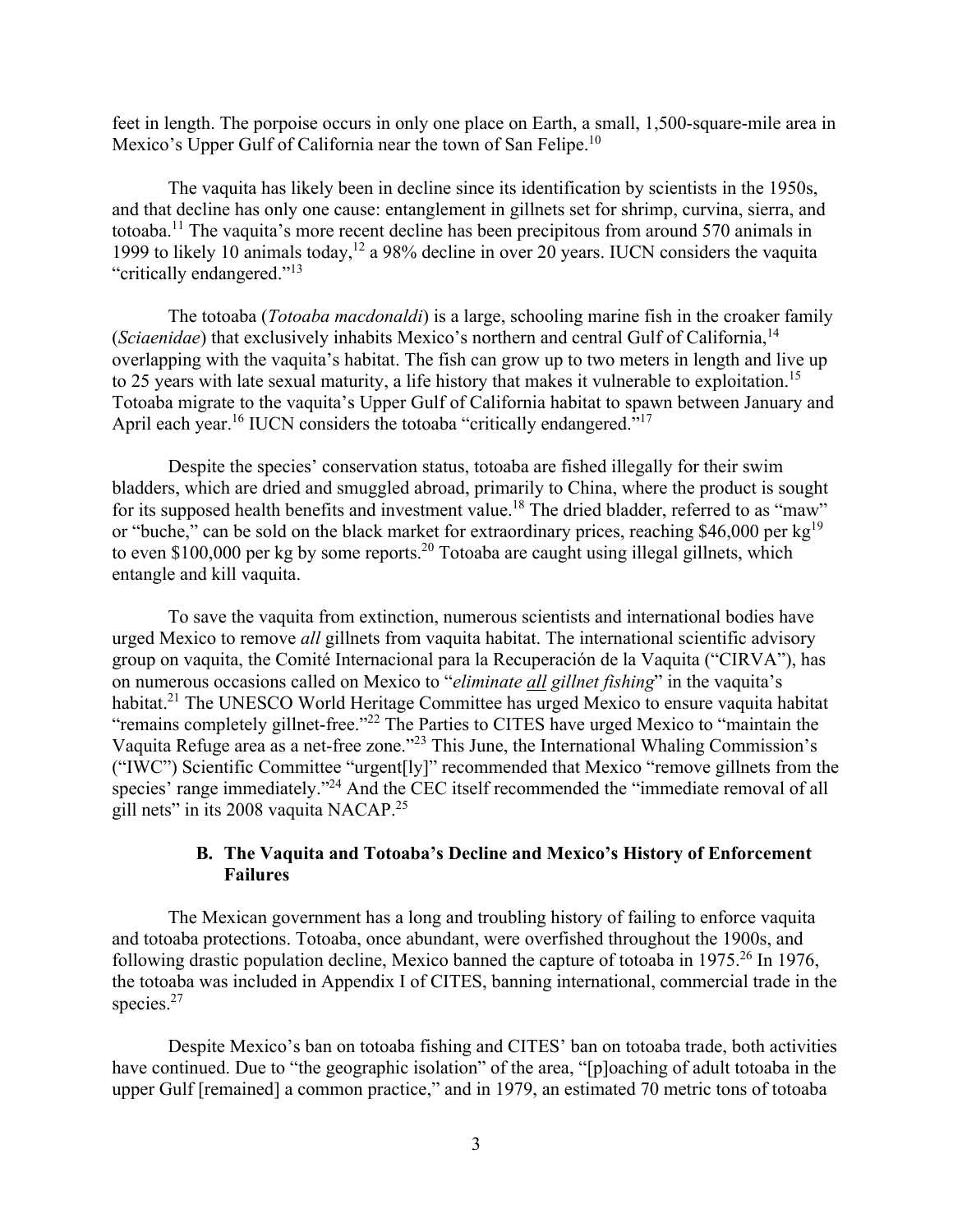were poached from just one fishing port.<sup>28</sup> There were reportedly 30 fishermen poaching totoaba in 1985, taking an estimated 161.7 metric tons each year.<sup>29</sup>

By the 1990s, scientists began raising concerns regarding the vaquita's decline due to entanglement. In 1990, the IWC Scientific Committee specifically recommended that "further action be taken to stop of the major cause of [vaquita] entanglement by fully enforcing the closure of the totoaba fishery."30

In response, in 1993, Mexico declared the Upper Gulf a Biosphere Reserve and claimed the government was "enforcing the closure of all commercial fisheries in the reserve."31 Yet vaquita scientists concluded these efforts were "ineffectual" and "half-hearted, at best,"32 and "[c]ommercial fishing with a variety of gill nets . . . continued without interruption both inside and outside the Biosphere Reserve."33

In 2005, Mexico established a refuge area for the vaquita and attempted to ban certain gillnets.<sup>34</sup> But again, enforcement was lax, as the new "Refuge Area remained essentially unmanaged until 2008," when a new program was instituted officially banning all gillnets in the area.35 Initially, Mexican authorities made a "strong effort" to enforce the new ban, but "that effort  $\dots$  waned," and illegal fishing continued.<sup>36</sup>

In 2013, in yet another effort to restrict gillnet fishing, Mexico formally banned the use of the *chinchorro* gillnet used to catch shrimp in the Upper Gulf.37 By 2014, CIRVA reported that only 97 vaquita remained, despite Mexico's two decades of regulation, numerous bans, and multiple protective areas.<sup>38</sup> CIRVA stated that Mexico's "at-sea enforcement efforts ha[d] failed, and illegal fishing ha[d] increased  $\dots$  throughout the range of the vaquita.<sup>339</sup>

In 2015, Mexico instituted a temporary, two-year ban on most gillnets within vaquita habitat.<sup>40</sup> Almost immediately, it became clear the ban and its enforcement were ineffective, as the vaquita population plummeted to only around 30 animals by November 2016.<sup>41</sup> CIRVA concluded that "illegal fishing [wa]s still common" and that "enforcement efforts to date have been insufficient."42

In July 2017, under immense international pressure, Mexico finally made its gillnet ban in the Upper Gulf permanent.<sup>43</sup> However, "[h]igh levels of illegal fishing continue[d]" in 2018,<sup>44</sup> and by early 2019, CIRVA concluded that "only about 10 vaquitas remained alive."<sup>45</sup>

In March 2020, after years of working with and urging Mexico to reduce vaquita bycatch, the U.S. government banned import of seafood products from Mexican fisheries operating in the vaquita's Upper Gulf habitat.<sup>46</sup> Specifically, the U.S. Marine Mammal Protection Act requires the U.S. government to ban import of any fish caught with gear that "incidental[ly] kill[s]" marine mammals "in excess of U.S. standards."<sup>47</sup> The United States concluded that, among other failures, the Government of Mexico "failed to fully implement and enforce its existing laws and regulatory regime including the . . . gillnet ban, the provisions which prohibit fishing in the vaquita refuge, and inspection of fishing vessels leaving and arriving to port."48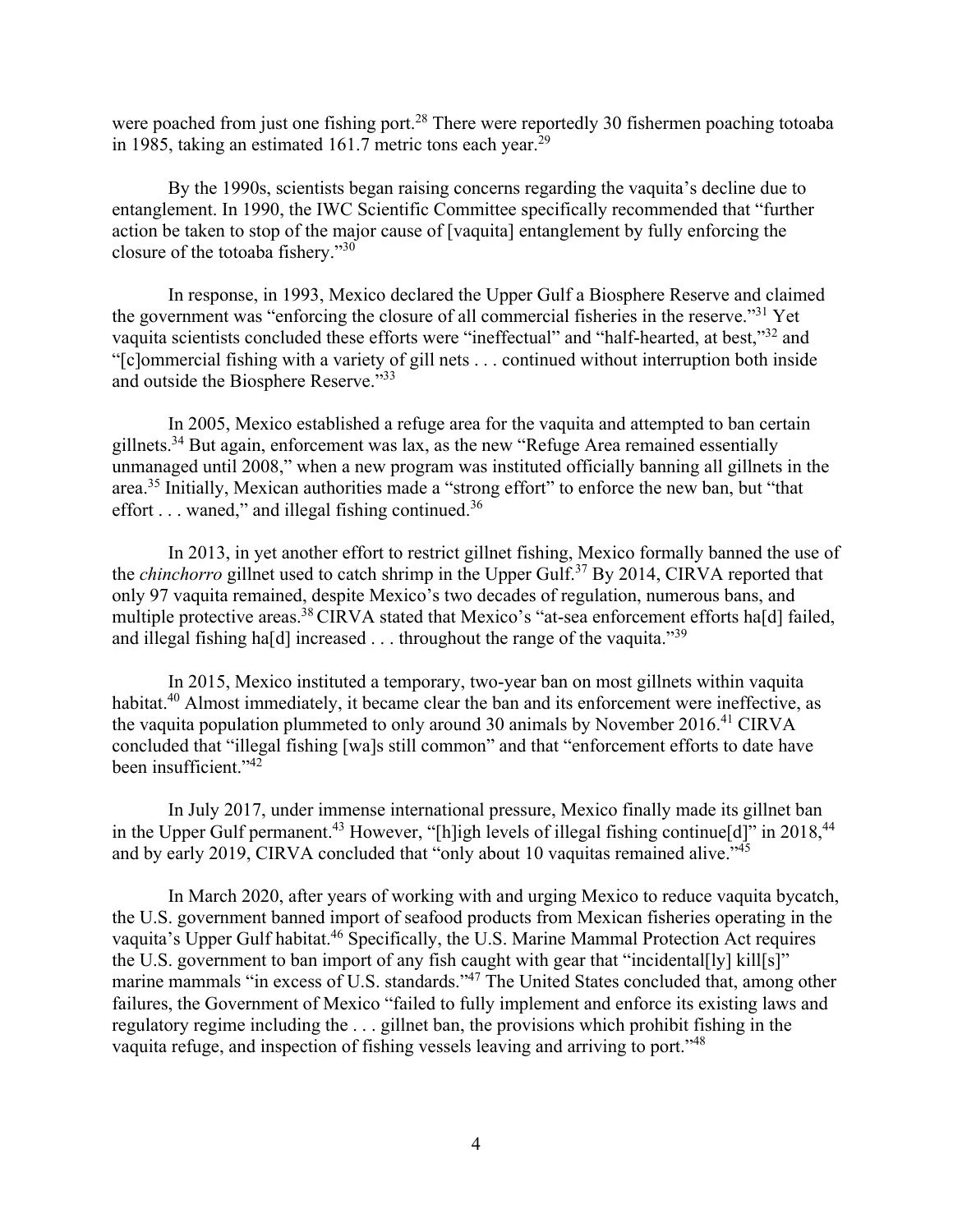#### **C. Mexico's 2020 Vaquita Regulations and Totoaba Bans**

In response to the U.S. ban, in September 2020, Mexico issued new regulations governing fishing in vaquita habitat.49 The 2020 regulations have the potential to offer totoaba and vaquita important protections from fishing activities; however as detailed below, the Mexican government has failed to fully implement and enforce the new rules or its long-standing ban on totoaba fishing and trade.

Among the provisions, the regulations prohibit the use and possession of gillnets in the designated marine area, demarcated by the dashed line in Figure 1 below.<sup>50</sup> The regulations also prohibit the transport of gillnets within 10 kilometers of the marine area; prohibit manufacturing, owning, and sales of gillnets in towns around the marine area; and require fishermen to surrender gillnets to authorities within 60 days.<sup>51</sup> The regulations further require vessel monitoring systems and inspections upon departure and arrival.52

The regulations also designate a small "Zero Tolerance Area" – an area in which "[f]ishing activities of any kind, with any type of vessel . . . are permanently and totally prohibited" and transit of any unauthorized vessels is also prohibited.<sup>53</sup> The regulations commit authorities to surveillance in the area "24-hours a day surveillance throughout the year . . . to provide real-time response capabilities to avoid any case of violation." Lastly, the regulations promise an "Application Plan" to address inspection and surveillance and "triggers" to address non-compliance.54



Figure 1. Management areas in the Upper Gulf of California.

 In addition to the fishing regulations described above, Mexican law continues to ban both the capture and international trade of totoaba. The Mexican government's 1975 general ban on totoaba fishing remains in place.<sup>55</sup> Totoaba also remains listed on CITES Appendix I,<sup>56</sup> and the treaty strictly bans all international, commercial trade (including export) in Appendix-I species.<sup>57</sup> Moreover, Mexican domestic law requires compliance with CITES. Article 55 of the General Wildlife Law states that "[t]he ... export ... of specimens, parts and derivatives of wild species included in the Convention on International Trade in Endangered Species of Wild Fauna and Flora, will be carried out in accordance with that Convention, as provided in the present Law and the provisions derived from them." Article 56 further affirms that "the import, export and re-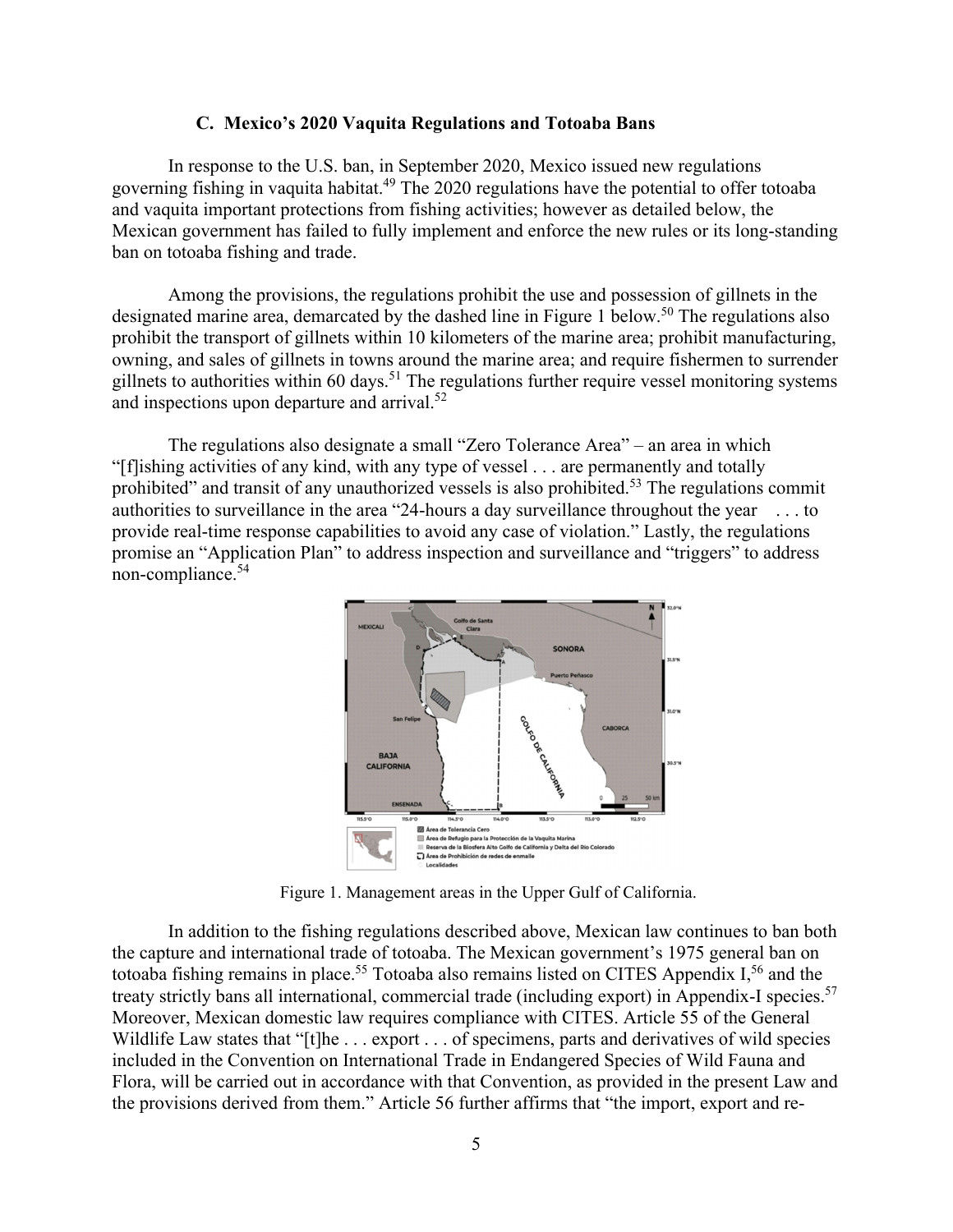export of biological material of species included in the appendices of CITES will be subject to the provisions of said Convention."58 Accordingly, the trade and export of totoaba is banned both under CITES and Mexican domestic law.

## **III. Argument: The Mexican Government Has Failed to Implement and Enforce its Fishery Regulations in the Upper Gulf.**

The Mexican government failed to both fully implement its new 2020 vaquita regulations and has utterly failed to enforce the gillnet ban, fishing regulations, and totoaba trade prohibitions in recent years. As such, the Mexican government is "failing to effectively enforce its environmental laws" under the USMCA and is driving the vaquita extinct. This grave situation warrants the development of a factual record by the CEC to clarify the issues so that Mexico and the international community can develop a new, ambitious strategy to finally save the vaquita.

## **A. Failure to Fully Implement Its 2020 Regulations**

The Mexican government has failed to implement key provisions of its 2020 vaquita protection regulation and is therefore failing to enforce its environmental laws governing fishing in the vaquita habitat.

## **1. Insufficient Application Plan**

As noted above, the Mexican government's September 2020 regulations required agencies to issue an "Application Plan" within 30 days of the regulation's publication, i.e., by October 24, 2020.<sup>59</sup> The Application Plan must specify "inspection and surveillance actions" and "actions for the recovery, disposal and recycling . . . of illegal" or lost gear.

To date, the Mexican government has not issued a plan that meets these requirements. The plan issued by the government in January 2021, nearly three months late, is vague and primarily delineates which agencies are charged with which functions related to the vaguita.<sup>60</sup> While such clarification was needed, many of the duties are vague and lack timeframes (e.g., directing agencies to "hold . . . meetings" and "participate . . . in inspection and monitoring").

Moreover, the plan entirely fails to address "actions for the recovery, disposal and recycling  $\ldots$  of illegal" or lost gear, as required by the 2020 regulations.<sup>61</sup> This is a critical failure: from January to August 2021, net removal was not occurring in the vaquita habitat because required contracts had not been signed by the government.<sup>62</sup> Numerous entities have recognized the importance of continued net removal: CIRVA has requested that the government "[f]ully fund and expand net removal efforts to maintain the area as a net-free zone;"63 the World Heritage Committee has urged Mexico "to ensure that illegal net retrieval programmes are continued;"64 and CITES urged Mexico to "intensify efforts and to secure resources to expand gillnet removal efforts."65 Mexico has failed to effectively implement and thus enforce this key regulatory requirement.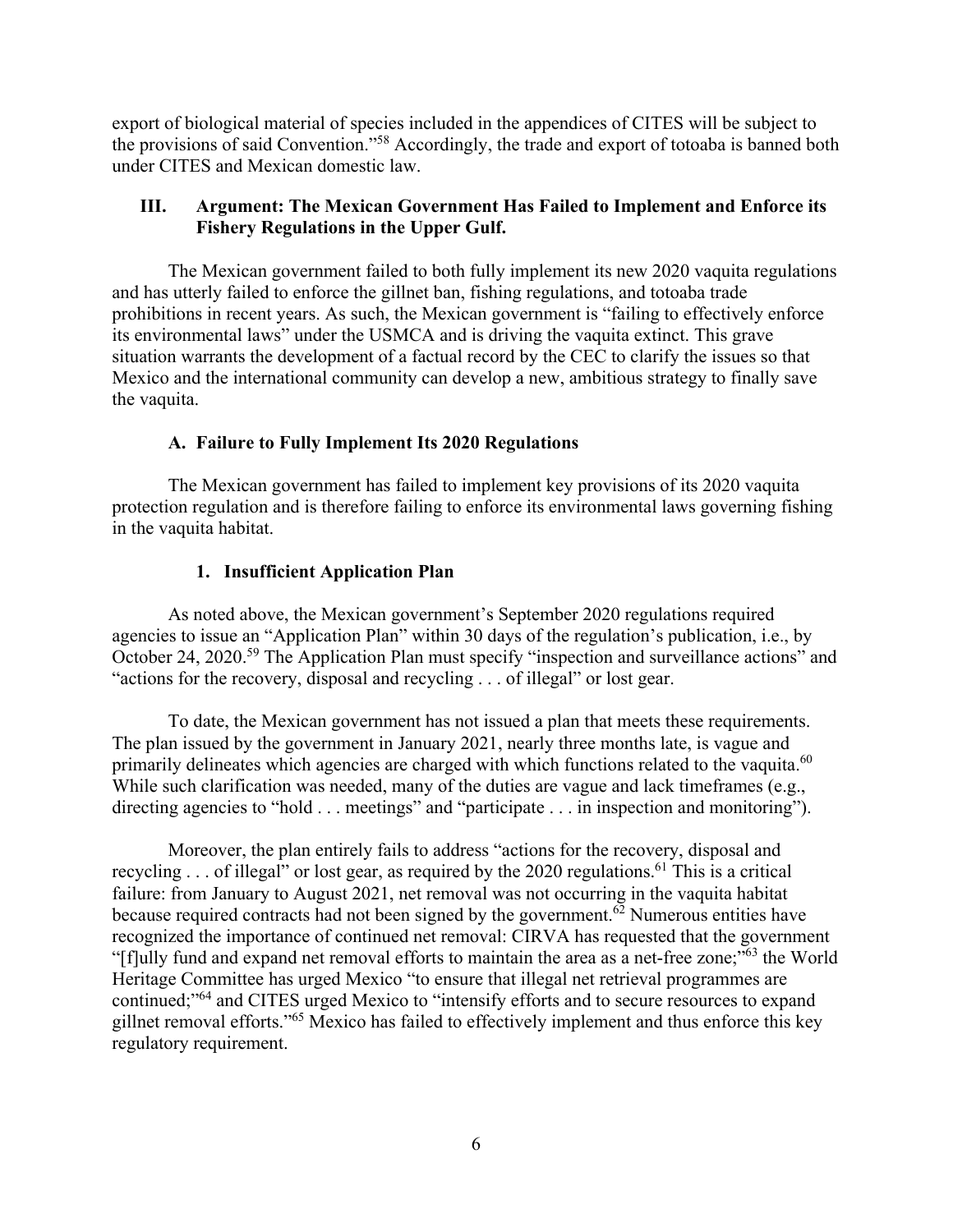#### **2. New "Trigger" Plan Demonstrates Lack of Enforcement and Violates the 2020 Regulations**

To incentivize compliance with fishing closures and the gillnet ban, the September 2020 regulations also require that relevant agencies "develop . . . triggering factors" or "quantitative measures . . . which if exceeded will result in predetermined actions by authorities, such as prohibitions on fishing, closures of areas or similar responses" by October 24, 2020.<sup>66</sup> However, Mexico's "trigger" plan – issued in July 2021, eight months late – blatantly fails to comport with the 2020 regulations' requirement that authorities ensure full and adequate enforcement in the Zero Tolerance Area.<sup>67</sup>

Under the plan, unless authorities observe 20 unauthorized vessels operating within the Zero Tolerance Area ("ZTA") in a day, the government *will apply only 60%* of the human and material enforcement resources available in the area.<sup>68</sup> If 20 to 49 unauthorized vessels are observed, authorities will apply 80% of resources; 100% of available enforcement resources will not be applied until over 50 illegal vessels are observed. If more than 65 boats are observed (or if 60-65 boats are observed more than 3 days within a month), a week-long closure applies to an area 3nm around the ZTA. If more than 65 boats are observed on multiple days in a month, the resulting closure expands in both width and duration.<sup>69</sup> Similarly, the regulations specify lengths of gillnets, which, if found, would trigger enforcement resources and closures.<sup>70</sup>

The trigger plan violates the 2020 regulations. Article 13 of the regulation states that the Zero Tolerance Area will be patrolled and surveilled "in a way as to provide real-time response capabilities to avoid *any case of violation*" of the regulation.71 Thus the regulations clearly require the government to commit sufficient enforcement resources to ensure *zero* violations, i.e., show "zero" tolerance for illegal activity in the area. In contrast, the trigger plan blatantly acknowledges that Mexican authorities will not commit all available enforcement resources *until 50 illegal vessels* are observed in the Zero Tolerance Area.

Scientists have repeatedly stated that, for the vaquita to survive, Mexico must "*eliminate all gillnet fishing*" in the vaquita's remaining habitat, particularly in the ZTA.<sup>72</sup> According to CIRVA, the scientific expert group who originally recommended the ZTA, the Area is intended to be one in which:

the Government of Mexico . . . [will] fully mobilize its enforcement assets to *eliminate* illegal fishing in the area where the last few vaquita remain . . . In this Zero Tolerance Area, . . . the goal is to remove any illegal net within hours of its deployment.73

The Mexican government itself has recognized the Zero Tolerance Area is one in which fishing and vessel transit "are permanently *and totally* prohibited."74 Yet the Mexican government's new "trigger" plan clearly contemplates allowing numerous, serious, and substantial violations to occur before applying full enforcement capacity in the small ZTA, instead of eliminating gillnet use (i.e., having "zero tolerance") in the area – dashing the vaquita's last and best hope.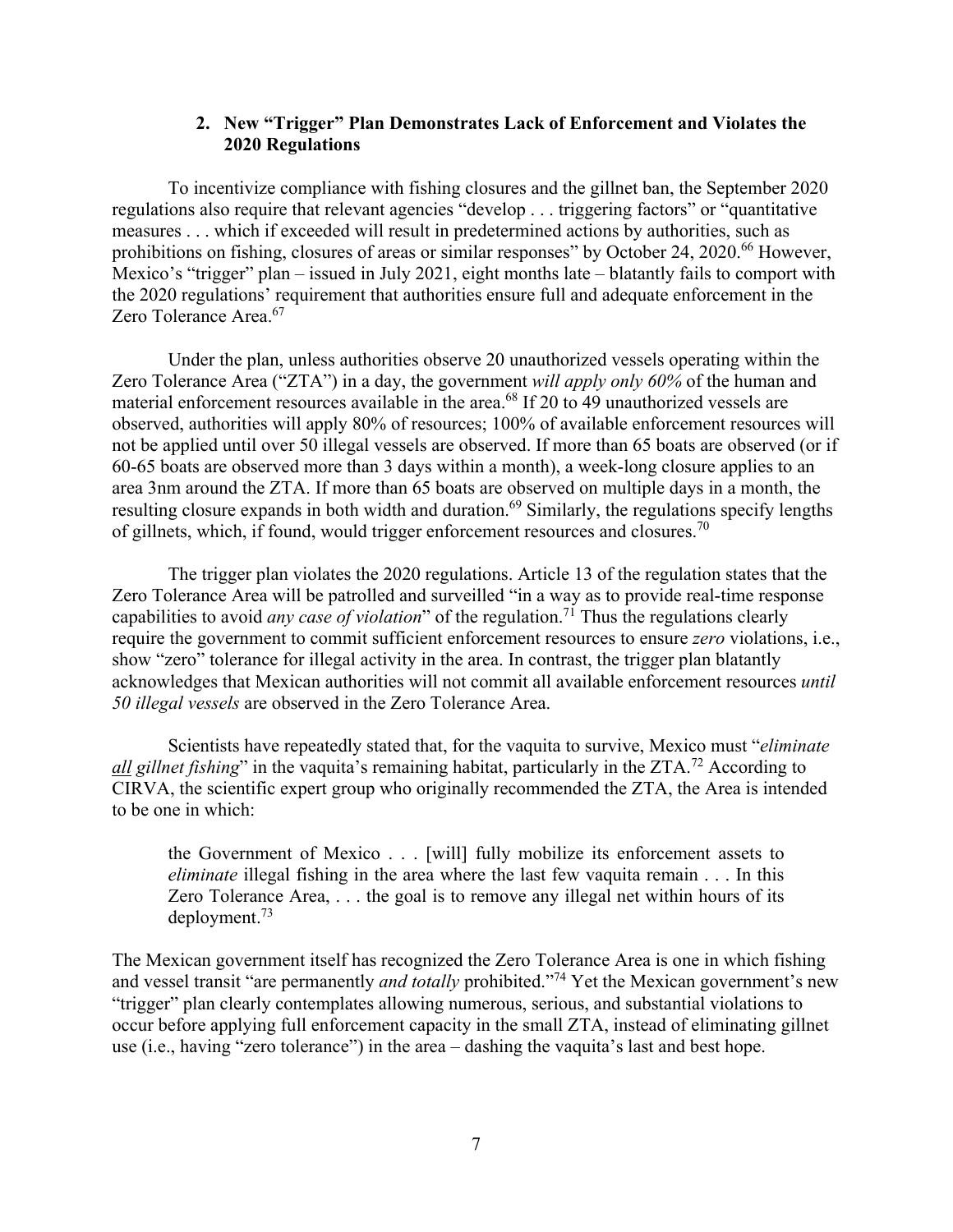The government also fails to state the total amount of enforcement resources available, so it is unclear how many inspectors, enforcement personnel, boats, and drones would be committed at 100%, much less 60% enforcement. Moreover, as detailed below, because the Mexican government has failed to enforce the ZTA, it is impossible to conclude that authorities will effectively enforce an *expanded* closure area, beyond the ZTA, if triggered.

#### **3. Gillnet surrender**

The 2020 regulations also require all permit holders, captains, and fishermen to deliver any gillnets to the Comisión Nacional de Acuacultura y Pesca ("CONAPESCA") office closest to where their vessel is registered by November  $2020$ ,  $\frac{1}{25}$  as the regulations ban possession of such gillnets near vaquita habitat. In response to a public information request for how many nets it had received, CONAPESCA stated that it had no responsive information as of February 3, 2021,<sup>76</sup> suggesting no nets had been turned in.

#### **B. Failure to Enforce Fishing and Trade Bans**

In addition to failing to implement its 2020 regulation and consistent with its pattern over the last 30 years, the Mexican government has failed to enforce its ban on gillnet fishing, as well as the long-standing ban on totoaba fishing and trade. These gross enforcement failures neuter critical conservation protections and are driving the vaquita extinct. Below, we discuss enforcement failures in the last four years, since Mexico issued its permanent ban on gillnets in the vaquita habitat in 2017.

Despite much fanfare over Mexico's announcement that it would permanently ban gillnets in vaquita habitat in 2017, Mexico has failed to enforce that ban. In its December 2017 report, CIRVA concluded once again that "[h]igh levels of illegal fishing continue[d]."77 Net removal teams retrieved 396 illegal nets in the vaquita's habitat in 2017, the majority set to catch totoaba. CIRVA concluded "new gillnets [were] still routinely set in the vaquita habitat;" that "[e]nforcement thus far ha[d] failed to prevent illegal fishing;" and that "illegal fishing activities, particularly the setting of large-mesh gillnets for totoaba, continue[d] at alarming levels."78

By early 2019, CIRVA concluded that "only about 10 vaquitas remained alive."<sup>79</sup> CIRVA reported that, in 2018, 659 pieces of fishing gear were removed from the vaquita's habitat; 67% of the gear was actively fishing for totoaba. CIRVA concluded that "high levels of illegal fishing for totoaba" had continued and that "illegal fishing is growing" in the area due to "continued failure of enforcement efforts." The group concluded that "[e]nforcement efforts have been *completely ineffective* in reducing the illegal totoaba fishery in the Upper Gulf."<sup>80</sup>

In April 2019, a Mexican newspaper and television channel, *Excelsior*, a respected Mexican media organization, produced a three-part exposé on the vaquita and illegal fishing in the Upper Gulf, shown nationally across Mexico and published in a major newspaper.<sup>81</sup> The *Excelsior* team interviewed and documented fishermen setting illegal gillnets for both shrimp and totoaba in broad daylight. The reporting was corroborated by a factual witness, who submitted a declaration describing the illegal activities to a U.S. federal court.<sup>82</sup>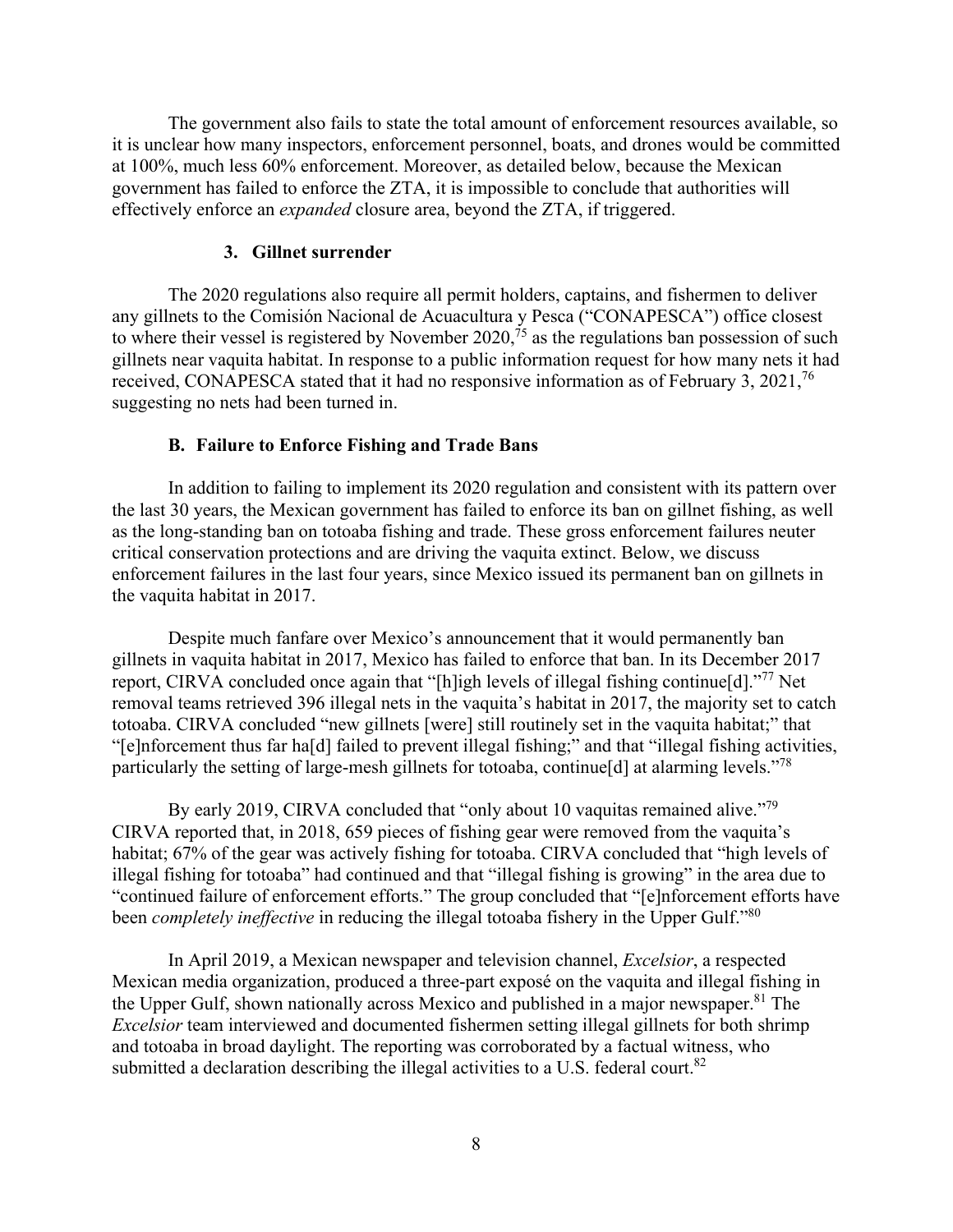In October 2019, vaquita researchers reported observing 87 boats in a single day within the Zero Tolerance Area, as well as the use of gillnets 1km long.<sup>83</sup> In December 2019, the Sea Shepherd Conservation Society ("SSCS") reported sighting around 80 small boats setting and retrieving illegal gillnets in vaquita habitat in a single day.<sup>84</sup> Yet more illegal gillnets were retrieved in early 2020. IUCN reported 50 active totoaba nets retrieved in January and February alone, many in the Zero Tolerance Area.<sup>85</sup> SSCS provided nearly real-time notification of these illegal activities to Mexican fishery authorities and other government officials in the course of their net retrieval and monitoring efforts.<sup>86</sup>

In September 2020, Mexico issued its new vaquita regulations. Yet immediately, Mexico failed to enforce the restrictions. The head of the fishermen's federation in San Felipe, Lorenzo Garcia, stated that shrimpers used prohibited gillnets the very day after the regulations were announced.87

In December 2020, the IUCN CSG published data demonstrating that "illegal fishing remains at high levels and *takes place day and night*."88 The IUCN CSG provided three maps documenting illegal fishing activities from October to December 2020 (*see* Figure 2, also attached as Exhibit D). The maps depict hundreds of pangas—most fishing with gillnets—within the Zero Tolerance Area, where both gillnetting and transit of any vessels are strictly prohibited. A total of 1,185 pangas were counted in November 2020 alone, with nearly all these pangas actively gillnetting.<sup>89</sup> Based on these data, the IUCN CSG concluded that "[i]llegal fishing remains uncontrolled."90 In July 2021, the World Heritage Committee agreed with this assessment, expressing its "utmost concern . . . that illegal fishing of totoaba has continued in the Upper Gulf."91



Figure 2. Each colored dot represents the approximate number of pangas observed. Red line is the Zero Tolerance Area.

Since the beginning of 2021, there has been little information reported about illegal activity because the primary non-profit organizations collecting nets and documenting illegal activity in the vaquita's habitat have been unable to operate. Museo Ballena, a Mexican NGO conducting net removals, only received permission from the Mexican government in August  $2021$ ,  $92$  and as of the date of this petition, we are not aware of permission for SSCS to operate. These entities contributed substantially both to removing deadly nets from the vaquita's habitat but also reporting illegal fishing and net placement. The lack of recent, publicly available information documenting illegal activity does not suggest illegal activity has declined.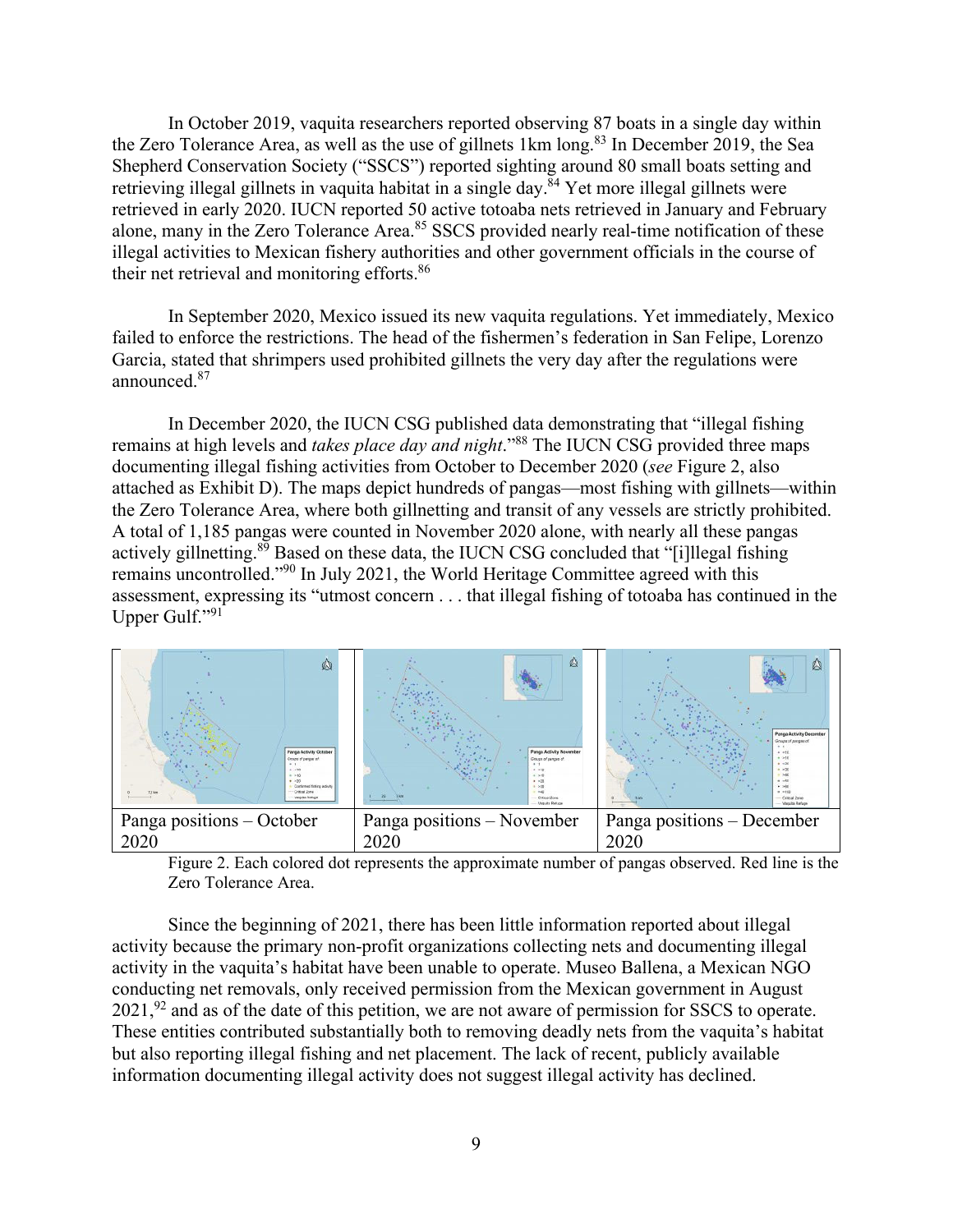Local fishermen acknowledge and are gravely harmed by the lack of enforcement. In a February 2021 meeting with government officials, Mr. Ramón Franco, a San Felipe fishermen representative, noted that "everyone sees how in broad daylight illegals operate in total impunity."<sup>93</sup> Carlos Tirado, a Golfo de Santa Clara fishing cooperative leader, asked, "[w]hen will there be a real strategy from the federal government and industry to find a solution, because as of today, February 26th, it does not exist?"<sup>94</sup> Tirado also noted that, the government had failed to provide alternatives to the communities.<sup>95</sup> On August 9, 2021, a major fishermen cooperative sent a letter to officials, stating that "the surveillance and supervision capacity to bring order to our fisheries is practically nil," resulting in unfair competition to legal fishermen and "multiple social, environmental and economic conflicts."<sup>96</sup>

Lack of enforcement has also led to violence in the area. In December 2020, several fishermen attacked two SSCS vessels patrolling inside the ZTA, launching lead weights and Molotov cocktails at the crew and military officials onboard and colliding with the SSCS vessel.<sup>97</sup> The vessel's bow caught fire. Tragically, one fisherman died from his injuries several days after the incident. Onshore, other assailants set fire to a SSCS truck.<sup>98</sup>

According to *Excélsior*, government reports on the 2020 Upper Gulf shrimp season reveal a lack of resources, planning, logistics, and knowledge among senior enforcement officials, leading to "[lo]s nulos resultados" or zero results in vaquita protection or in combatting illegal totoaba trafficking.<sup>99</sup> Specifically, PROFEPA's low budget is used inappropriately and for improvised actions that yield no results. As an example, *Excélsior* reports that in late 2020, despite adding 19 federal inspectors to support local authorities, no small vessels were available for their use "because there was not enough money for fuel." *Excélsior* further reported that there were no towboats or four-wheeled drive vehicles available to conduct beach patrols, no accommodations for enforcement officials to stay overnight, and no office space.<sup>100</sup>

In June 2021, *Excélsior* reported that videos showed unmarked, illegal fishing pangas departing from a dock in San Felipe, while authorities from a number of Mexican agencies, including CONAPESCA, PROFEPA and the Secretaría de Marina, were aware of their departure but failed to stop them or inspect their catches upon return.<sup>101</sup> The budgets for wildlife and natural area protection agencies have been slashed by President Obrador's government, with the overall budget for Secretaría del Medio Ambiente y Recursos Naturales dropping by 28% from 2018 to 2021.<sup>102</sup>

Moreover, in addition to the documented use of totoaba gillnets, authorities in Mexico and China continue to discover illegal, international trade in totoaba bladders. For example, in 2018, Chinese authorities "confiscated 444 kg of swim bladders harvested from totoaba."103 The Environmental Investigation Agency ("EIA") tracked reported seizures in Mexico from January 2018 to July 2019, and documented 2,000 bladders seized, plus 100kg of bladders for which the number of bladders were not specified.<sup>104</sup> During a five-month period between 2019 and 2020, 18 authorities opened investigations involving the seizure of 797 totoaba bladders.<sup>105</sup> In July 2021 – just last month – authorities in Hong Kong seized 39 totoaba bladders, with an estimated value over US\$423,000. While seizures by Mexican authorities demonstrate some enforcement effort, they also demonstrate continued illegal trade in violation of both CITES and Mexican domestic law, particularly as the busts likely represent a small part of the total trade.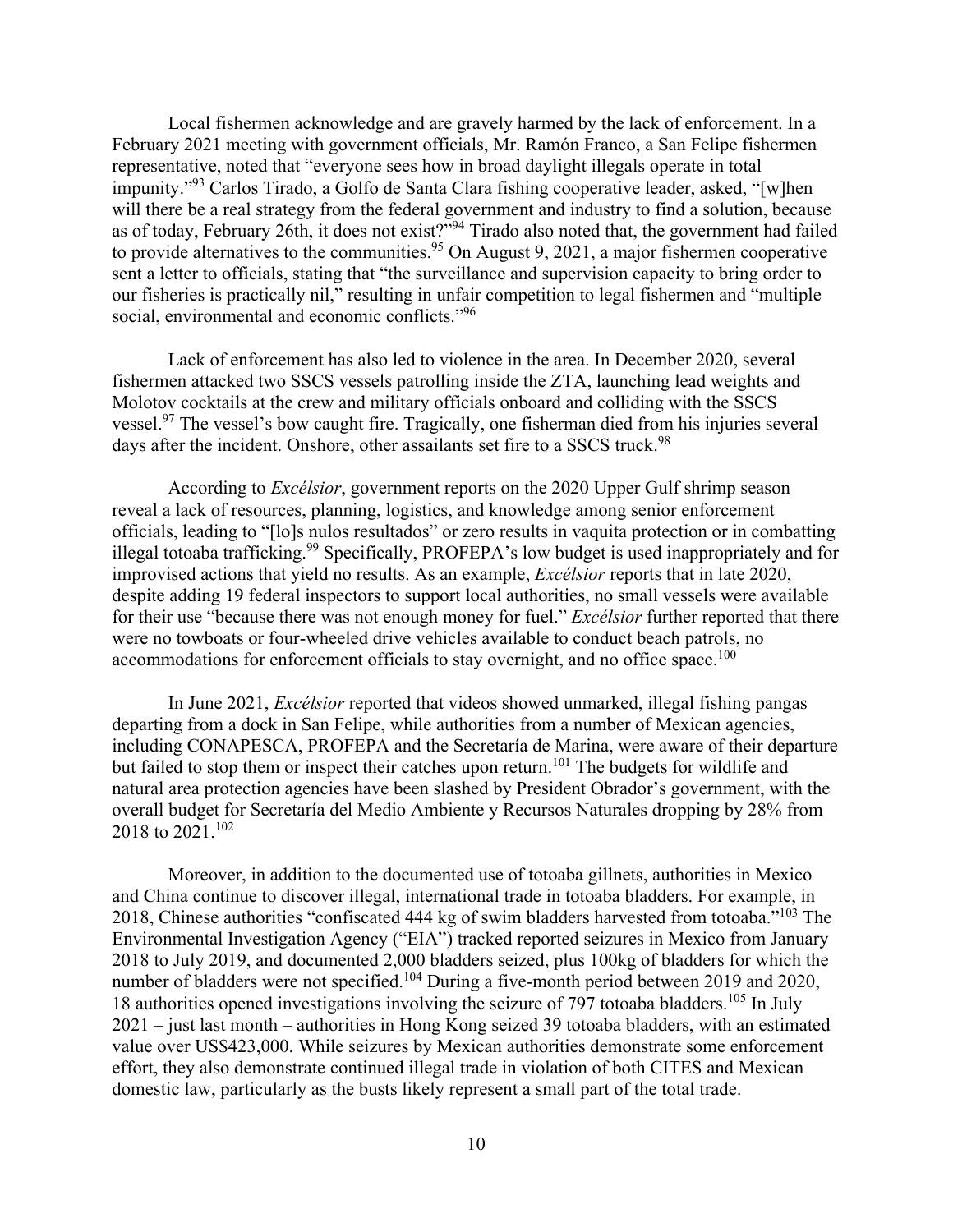#### **IV. Conclusion**

As described above, the Mexican government is failing to fully implement and enforce its fisheries regulations and its ban on totoaba export. As result, only approximately 10 vaquita remain, and the species could become extinct soon if Mexican authorities do not finally stop illegal activity and setting of gillnets in the vaquita habitat, as the CEC itself recommended in 2008.106

Accordingly, Mexico is "failing to effectively enforce its environmental laws," as defined by Article 24.27 of the USMCA. We request the CEC Secretariat develop a factual record on this issue, as contemplated by Article 24.28, on an expedited basis. A factual record is needed to clarify the issues, as the Mexican government continues to argue in several international fora and to the U.S. government that it is engaging in adequate enforcement, despite overwhelming evidence to the contrary. A factual record will also assist the Parties and potentially the CEC to develop a strong vaquita conservation strategy, to support Mexico in improving enforcement and complying with its own laws.

We urge the CEC to act with urgency: the spring totoaba season has ended but the fall shrimp season will begin in late August or early September. If the CEC takes the full time allowed under the SEM process to determine whether a response from Mexico and a factual record are warranted, the vaquita could be driven to extinction before those decisions are made.

Finally, we thank you for your time, effort, and interest in this important conservation issue. Following this submission, we will send a thumb drive containing electronic copies of all documents cited herein for your convenience. Please contact us anytime if you have any questions.

Sincerely,

Sarah Uhlemann International Program Director and Senior Attorney Center for Biological Diversity 2400 NW 80<sup>th</sup> Street, #146 Seattle, WA 98117 (206) 327-2344 suhlemann@biologicaldiversity.org

Kate O'Connell Marine Wildlife Consultant DJ Schubert Wildlife Biologist Animal Welfare Institute 900 Pennsylvania Avenue SE Washington, DC 20003 (202) 337-2332

Alex Olivera Senior Scientist Center for Biological Diversity Álvaro Obregón 460 Centro, La Paz, BCS 23000, México +52 612 104-0604 aolivera@biologicaldiversity.org

Zak Smith Senior Attorney & Director, International Wildlife Conservation Natural Resources Defense Council 317 E Mendenhall Street, Suite D Bozeman, MT 59715 (406) 556-9305 zsmith@nrdc.org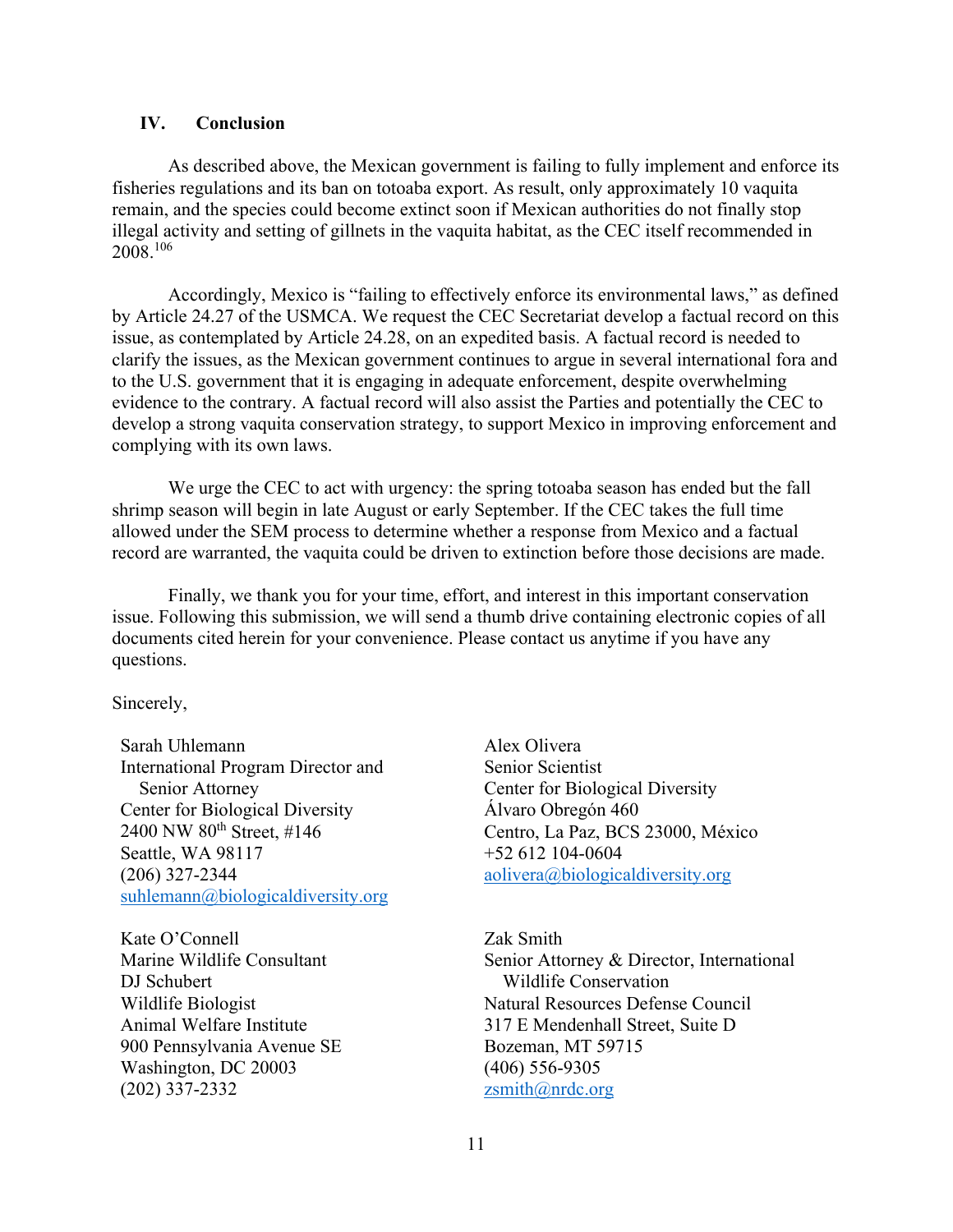dj@awionline.org kate.oconnell@balaena.org

Danielle Fest Grabiel Counsel and Wildlife Team Lead Environmental Investigation Agency (EIA) P.O. Box 53343 Washington, DC 20009 (202) 441-8371 dgrabiel@eia-global.org

http://www3.cec.org/islandora/en/item/1136-vaquita-north-american-conservation-action-plan.

 DOF (Apr. 10, 2015). Agreement that suspends commercial fishing through the use of gillnets, Northern Gulf of California. http://www.dof.gob.mx/nota\_detalle.php?codigo=5388486&fecha=10/04/2015 ("2015 Gillnet

Acuerdo"); DOF (June 30, 2017). Agreement prohibits the use of ground networks for commercial fishing in waters for federal jurisdiction of the north of the Gulf of California.

http://dof.gob.mx/nota\_detalle.php?codigo=5488674&fecha=30/06/2017 ("2017 Gillnet Ban"); DOF (Sept. 20, 2021). Acuerdo por el que se regulan artes, sistemas, métodos, técnicas y horarios para la realización de actividades de pesca con embarcaciones menores y mayores en Zonas Marinas Mexicanas en el Norte del Golfo de California y se establecen sitios de desembarque, así como el uso de sistemas de monitoreo para tales embarcaciones.

http://www.dof.gob.mx/nota\_detalle.php?codigo=5601153&fecha=24/09/2020 ("Sept. 2020 Vaquita Regulations"); DOF (Jan. 8, 1975). Acuerdo que establece veda para la especie Totoaba, Cynoscion MacDonaldi, en aguas del Golfo de California, desde la desembocadura del Río Colorado hasta el Río Fuerte, Sinaloa en la costa oriental, y del Río Colorado a Bahía Concepción, Baja California, en la costa occidental.

http://www.dof.gob.mx/nota\_detalle.php?codigo=4786520&fecha=01/08/1975 ("1975 Totoaba Ban"). 7 *Ley General de Vida Silvestre*, Art. 55; *see also id.* Arts. 65–66 (CITES permit requirements). 8

 $8$  CEC (2008).

<sup>9</sup> Rojas-Bracho, L., Reeves, R. R., & Jaramillo-Legorreta, A. (2006). Conservation of the vaquita Phocoena sinus. *Mammal Review*, *36*(3), 179-216. 10 *Id.* 

11 Rojas-Bracho, L., & Reeves, R. R. (2013). Vaquitas and gillnets: Mexico's ultimate cetacean conservation challenge. *Endangered Species Research*, *21*(1), 77-87; Rojas-Bracho, L., Reeves, R.R., Jaramillo-Legorreta, A. & Taylor, B.L. 2008. *Phocoena sinus*. The IUCN Red List of Threatened Species. Version 2014.2.

<www.iucnredlist.org>; Letter from IUCN to Almirante Ojeda Durán (March 21, 2021). https://iucn-csg.org/wpcontent/uploads/2021/03/2021-03-26-SSC-vaquita-English.pdf; D'agrosa, C., Lennert‐Cody, C. E., & Vidal, O. (2000). Vaquita bycatch in Mexico's artisanal gillnet fisheries: driving a small population to extinction. *Conservation Biology*, *14*(4), 1110-1119; CIRVA (2019). *Report of the Eleventh Meeting of CIRVA*. La Jolla, CA, Feb. 19–21, 2019 ("CIRVA-11 (2019)").

12 CIRVA (2004). *Report of the Third Meeting of CIRVA*, Ensenada, Baja California, México, Jan. 18–24, 2004; Rojas-Bracho, L., et al. (2021). *Report on using expert elicitation to estimate total unique vaquitas and calves in the Zero Tolerance Area with recommendations for future research efforts*. https://iucn-csg.org/wp-

<sup>&</sup>lt;sup>1</sup> CEC (2008). *Phocoena sinus* – North American Conservation Action Plan.

<sup>&</sup>lt;sup>2</sup> IUCN Cetacean Specialist Group (Jan. 26, 2021). Vaquita update October through December 2020. https://iucncsg.org/vaquita-update-october-through-december-2020/. 3 *Id*. 4

USMCA Art. 24.271; 1.513.

<sup>5</sup> *Id.*, Art. 24.1. 6

content/uploads/2021/04/Vaquita-Report-on-Using-Expert-Elicitation-Final.pdf. 13 Rojas-Bracho, L. & Taylor, B.L. (2017). *Phocoena sinus*. *The IUCN Red List of Threatened Species* 2017: e.T17028A50370296. https://dx.doi.org/10.2305/IUCN.UK.2017-2.RLTS.T17028A50370296.en.<br><sup>14</sup> Cisneros-Mata, M.A., Montemayor-López, G., & Román-Rodríguez, M.J. (1995). Life history and conservation

of *Totoaba macdonaldi*, *Conserv. Biol. 9*(4):806-814. 15 *Id.*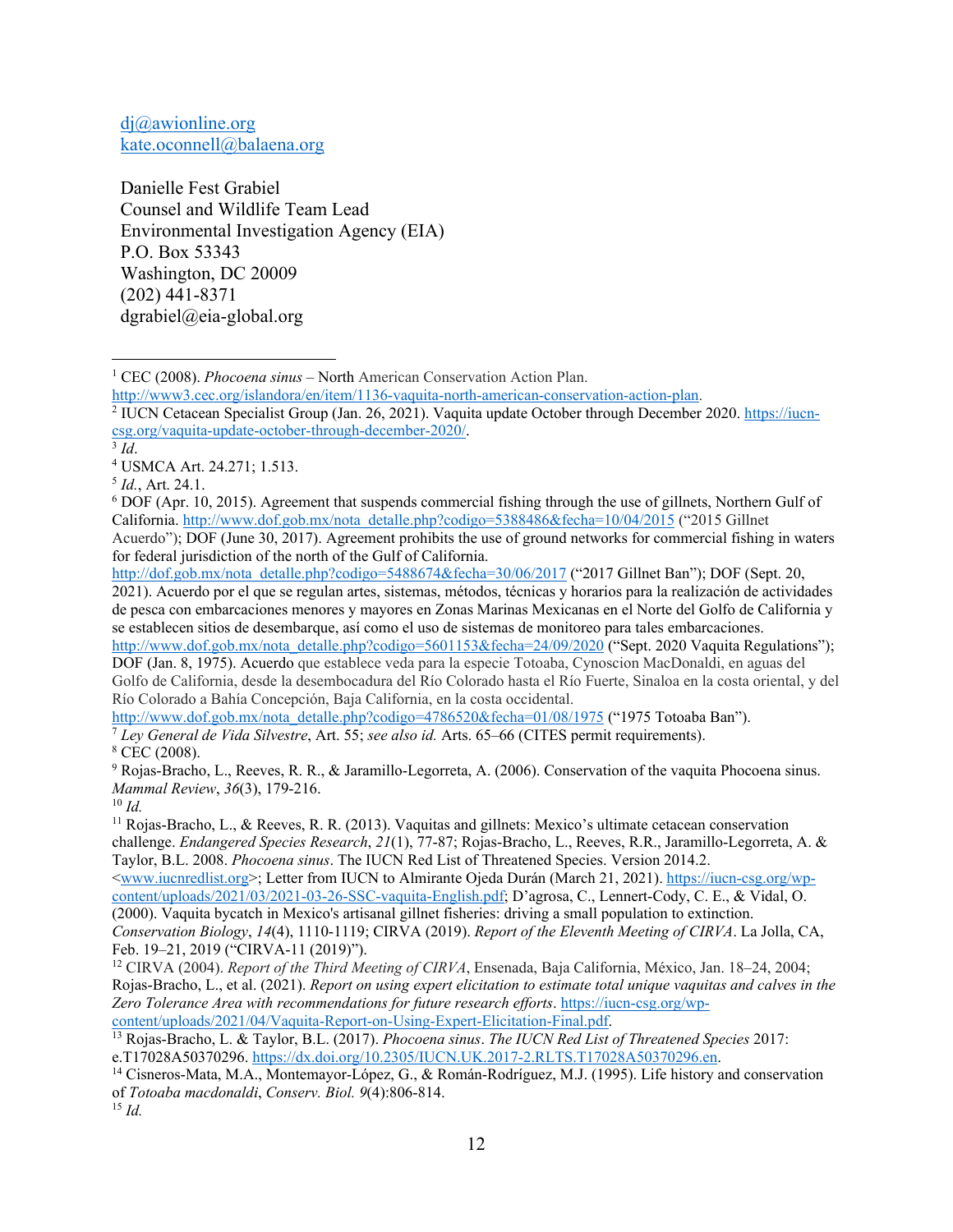<sup>16</sup> *Id.* 

17 Findley, L. (2010). *Totoaba macdonaldi. The IUCN Red List of Threatened Species* 2010: e.T22003A9346099. https://dx.doi.org/10.2305/IUCN.UK.2010-3.RLTS.T22003A9346099.en.<br><sup>18</sup> CIRVA-11 (2019); EIA (2017). Facing Extinction: Survival of the vaquita depends on eliminating the illegal trade

in totoaba. https://eia-international.org/report/facing-extinction-survival-of-the-vaquita-depends-on-eliminating-theillegal-trade-in-totoaba/. 19 *Id.* 

<sup>20</sup> De Mitcheson, Y., et al. (2019). Emerging from the murk: threats, challenges and opportunities for the global swim bladder trade. *Reviews in Fish Biology and Fisheries*,  $29(4)$ ,  $809-835$ .

<sup>21</sup> CIRVA-11 (2019); CIRVA (2017). *Report of the Tenth Meeting of CIRVA*, La Jolla, CA, Dec. 11–12, 2017 ("CIRVA-10 (2017)") (recommending "eliminate all setting of gillnets" in vaquita's range); *see also* Taylor, B. L., Wells, R. S., Olson, P. A., Brownell Jr, R. L., Gulland, F. M., Read, A. J., ... & Rojas-Bracho, L. (2019). Likely annual calving in the vaquita, Phocoena sinus: A new hope?. *Marine Mammal Science*, 35(4), 1603-1612. <sup>22</sup> UNESCO World Heritage Committee (July 23, 2019). 43<sup>rd</sup> Session, Decisions adopted Dec. 43 COM 7B.26, Baku, Azerbaijan (June 3–July 10, 2019). https://whc.unesco.org/archive/2019/whc19-43com-18-en.pdf.<br><sup>23</sup> CITES, Dec. 18.294: Totoaba (*Totoaba macdonaldi*). https://cites.org/eng/taxonomy/term/42103.<br><sup>24</sup> International Wha

May 2021), at 143. https://archive.iwc.int/pages/view.php?ref=19276&k=.<br><sup>25</sup> CEC (2008).

<sup>26</sup> Cisneros-Mata, et al. (1995); 1975 Totoaba ban.<br><sup>27</sup> CITES, Appendix I.

 $28$  Cisneros-Mata, et al. (1995).

 $^{29}$  *Id.* 

<sup>30</sup> International Whaling Commission Scientific Committee, Rep. Intl. Whal. Commn., 42, at 79 (June 10, 1990).<br><sup>31</sup> Rojas-Bracho et al. (2006).

32 Rojas-Bracho & Reeves (2013).

33 Rojas-Bracho, et al. (2006).

34 Rojas-Bracho & Reeves (2013)*.*

 $35$  *Id.* 

<sup>36</sup> *Id.* 

<sup>37</sup> Letter from R. Garcia Soto, Attorney, SAGARPA, to John Hendershedt, NMFS (Dec. 6, 2017). According to the terms of the Official Mexican Standard NOM-002-SAG / PESC-2013 on shrimp, the ban was to be phased in over a three-year period, with zero usage of the *chinchorro* by 2016.<br><sup>38</sup> CIRVA (2014). *Report of the Fifth Meeting of CIRVA*. Ensenada, Baja California, July 8–10, 2014.<br><sup>39</sup> *Id.* 

40 2015 Gillnet Acuerdo.

41 CIRVA (2016). *Report of the Eighth Meeting of CIRVA*. La Jolla, CA, Nov. 29–30, 2016. 42 *Id.* 

- 43 2017 Gillnet Ban.
- 44 CIRVA-10 (2017).

 $45$  CIRVA-11 (2019) (emphasis added).

- 46 85 Fed. Reg. 13,626 (Mar. 9, 2020).
- $47$  16 U.S.C. § 1372(a).

48 85 Fed. Reg. at 13,626.

- 49 Sept. 2020 Vaquita Regulations.
- 

<sup>50</sup> *Id.*, Art. 2(I). 51 *Id.*, Art. 2(II), (III); 10. 52 *Id.*, Art. 6–9. 53 *Id.*, Art. 13.

<sup>54</sup> *Id.*, 5<sup>th</sup> and 7<sup>th</sup> Transitory Articles.<br><sup>55</sup> 1975 Totoaba Ban.

56 Convention on International Trade in Endangered Species of Fauna and Flora, March 3, 1973, 27 U.S.T. 1087, 993 U.N.T.S. 243 (entered into force July 1, 1975); *see also* CITES, Appendices.

<sup>57</sup> CITES, Art. III(1), (2)(d), (3)(c); see also id. Art. I(c) (defining "trade" to include "export).<br><sup>58</sup> Ley General de Vida Silvestre, Art. 55, 56; see also id. Arts. 65–66 (CITES permit requirements).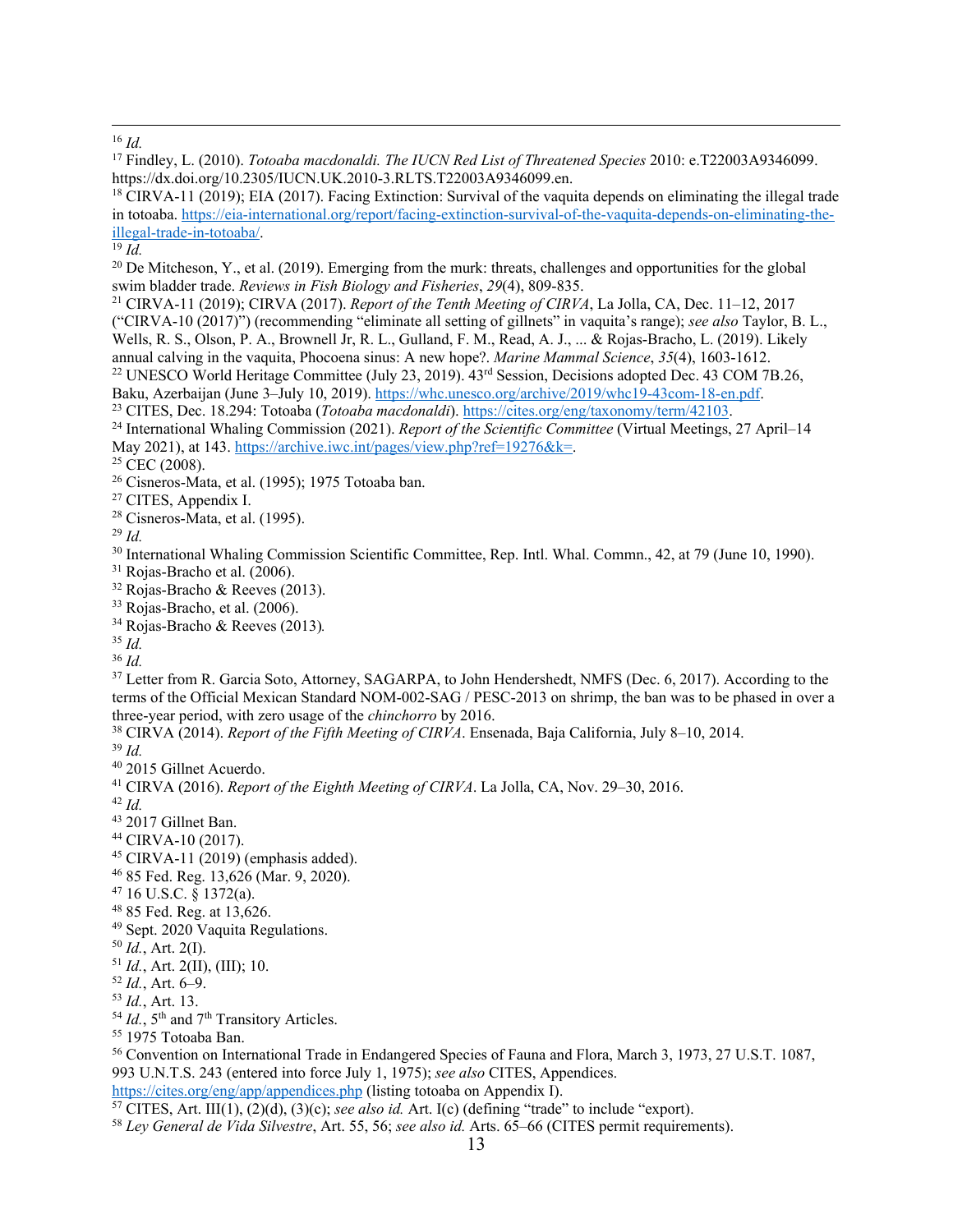<sup>59</sup> Sept. 2020 Vaquita Regulations, 5<sup>th</sup> Transitory Article.<br><sup>60</sup> Diario Oficial de la Federación (Jan. 20, 2021). *Application Plan in the Zero Tolerance Zone and the Refuge Area for the Protection of the Vaquita.* http://dof.gob.mx/nota\_detalle.php?codigo=5610105&fecha=20/01/2021. <sup>61</sup> *Id* 

<sup>62</sup> *See* Gobierno de México (Aug. 7, 2021). *Gobierno de México fortalece acuerdos con la sociedad civil para la conservación de la vaquita marina en el Alto Golfo de California* [press release].

https://www.gob.mx/semarnat/prensa/gobierno-de-mexico-fortalece-acuerdos-con-la-sociedad-civil-para-laconservacion-de-la-vaquita-marina-en-el-alto-golfo-de-california (announcing permission for one organization to conduct net removal in August 20210); Letter from IUCN to Durán, A., Arámbula, V., & Gonzáles, M. (Mar. 26, 2021). https://iucn-csg.org/wp-content/uploads/2021/03/2021-03-26-SSC-vaquita-English.pdf. 63 CIRVA-11 (2019).

64 World Heritage Committee (2019).

65 CITES, Dec. 18.294: Totoaba (*Totoaba macdonaldi*). 66 Sept. 2020 Vaquita Regulations, Art. 17.

67 DOF (July 9, 2021). *Acuerdo por el que se establecen los indicadores, factores detonantes y acciones predeterminadas, de conformidad con el artículo décimo séptimo del Acuerdo por el que se regulan artes, sistemas, métodos, técnicas y horarios para la realización de actividades de pesca con embarcaciones menores y mayores en zonas marinas mexicanas en el norte del Golfo de California y se establecen sitios de desembarque, así como el uso de sistemas de monitoreo para tales embarcaciones, publicado el 24 de septiembre de 2020*.

http://www.dof.gob.mx/nota\_detalle.php?codigo=5623442&fecha=09/07/2021. ("Trigger Agreement").<br>
<sup>69</sup> *Id.* (Art. 6).<br>
<sup>70</sup> *Id.*<br>
<sup>71</sup> Sept. 2020 Vaquita Regulations (Art. 13).

 $72$  CIRVA-11 (2019) (emphasis added).

 $^{73}$  *Id.* 

<sup>74</sup> Sept. 2020 Vaquita Regulations, Art. 13 (emphasis added). <sup>75</sup> *Id.*, Art. 10.

<sup>76</sup> Information request number 0819700216820 under the Mexican General Law of Transparency and Access to Public Information.

77 CIRVA-10 (2017).

<sup>78</sup> *Id.* 

79 CIRVA-11 (2019).

<sup>80</sup> *Id.* (emphasis added). 81 *See Excélsior* television report (in Spanish) available here: Part 1:

https://www.youtube.com/watch?v=75lyFoMCDyI; Part 2: https://www.youtube.com/watch?v=stxX9CYi0Mw; Part 3: https://www.youtube.com/watch?v=nUzY9-asO78. The newspaper articles (also in Spanish) are available here: Part 1: https://www.excelsior.com.mx/nacional/vaquita-marina-cronica-de-una-extincion-anunciada-1-de-

3/1307832; Part 2: https://www.excelsior.com.mx/nacional/vaquita-marina-cronica-de-una-extincion-anunciada-2 de-3/1307907; Part 3: https://www.excelsior.com.mx/nacional/vaquita-marina-cronica-de-una-extincion-anunciada-<br>3-de-3/1308023.

<sup>82</sup> See id.; *Nat. Res. Def. Council v. Ross*, 1:18-cv-00055-GSK, Second Decl. of Alejandro Olivera Bonilla (Apr. 19, 2019) (describing illegal fishing in the open).

83 Rojas-Bracho, L., Taylor, B.L., Jaramillo-Legorreta, A., Olson, P., Ruiz, D., Hidalgo, E., … & Henry, A.. (n.d.) *Survey report for Vaquita Photographic Identification Research 2019*, at Appendix 3; *see also* Sea Shepherd (2019, Oct. 23). Expedition Sights Endangered Vaquita Porpoise and Rampant Fishing Inside Biosphere Reserve (reporting mass violations the same day, including "dozens of skiffs … retrieving prohibited gillnets mainly for shrimp, chano and corvina" within the vaquita Zero Tolerance Zone, including within sight of a vaquita); Garibay, A. (Oct. 25, 2019). Detectan embarcaciones sospechosas en zona de vaquita marina en Baja California, Heraldo de México. https://heraldodemexico.com.mx/nacional/2019/10/25/detectan-embarcaciones-sospechosas-en-zona-de-vaquitamarina-en-baja-california-127846.html (reporting that authorities detected around 35 small vessels fishing for shrimp and using prohibited nets in the vaquita marina protected area).

84 Sea Shepherd (Dec. 9, 2019). *Sea Shepherd Reveals Unbridled Poaching as 80 Skiffs Raid Habitat of Critically Endangered Vaquita Porpoise*. https://seashepherd.org/2019/12/10/sea-shepherd-reveals-unbridled-poaching-as-80 skiffs-raid-habitat-of-critically-endangered-vaquita-porpoise/.